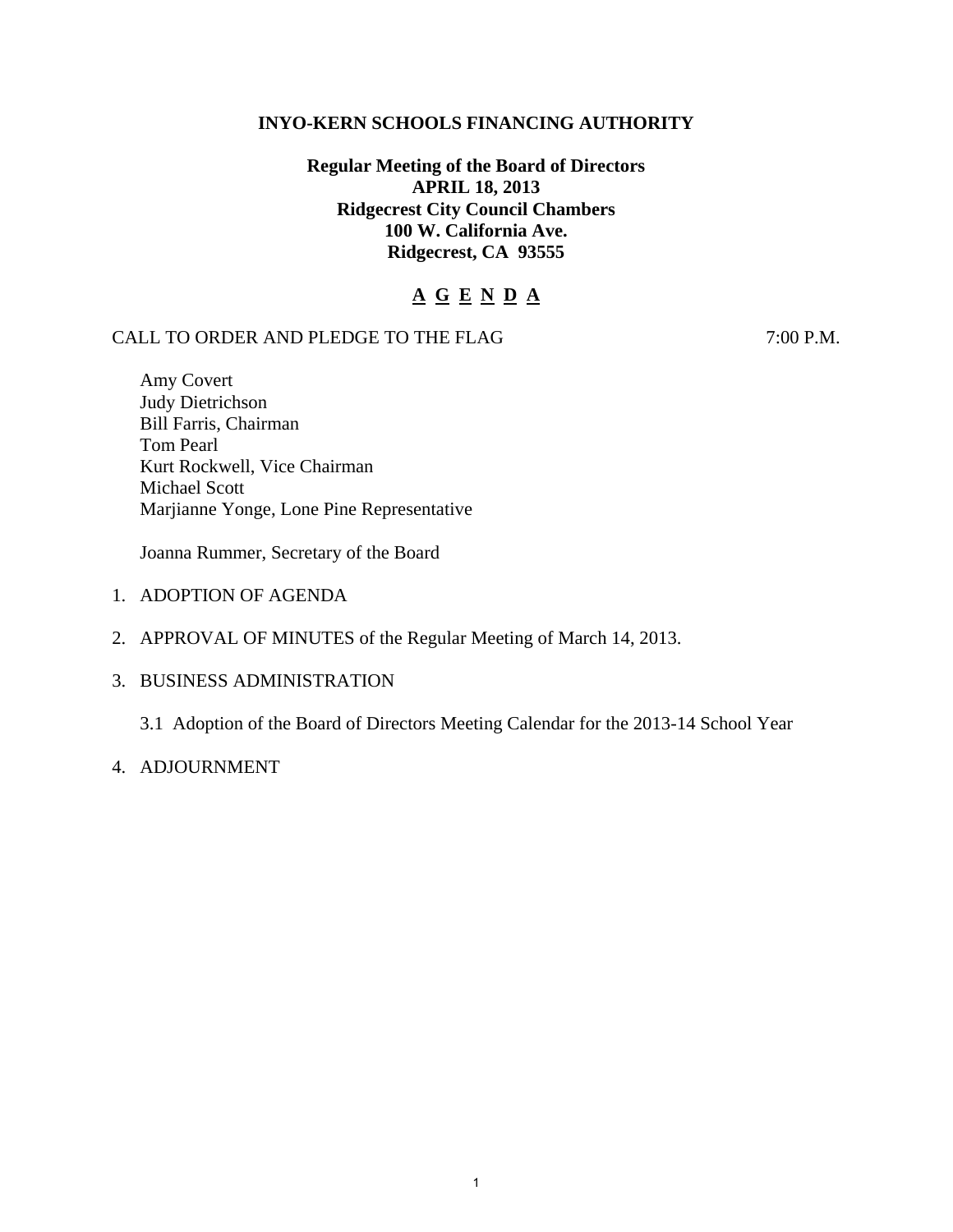### **INYO-KERN SCHOOLS FINANCING AUTHORITY**

#### **Meeting of the Board of Directors**

| DATE OF MEETING:        | March 14, 2013                                      |
|-------------------------|-----------------------------------------------------|
| TIME OF MEETING:        | $7:00$ p.m.                                         |
| PLACE OF MEETING:       | <b>Ridgecrest City Council Chambers</b>             |
| <b>MEMBERS PRESENT:</b> | Covert, Dietrichson, Farris, Pearl, Rockwell, Scott |
| <b>MEMBERS ABSENT:</b>  | Yonge                                               |
| <b>STAFF PRESENT:</b>   | Joanna Rummer, Superintendent                       |

#### 1. ADOPTION OF AGENDA

The agenda was adopted by consensus as posted.

2. APPROVAL OF MINUTES of the regular meeting of February 21, 2013

Minutes were approved as presented.

4. ACCEPTANCE of the 2011-12 Inyo-Kern Schools Financing Authority Audit

 Motion passed to approve acceptance of the 2011-12 Inyo-Kern Schools Financing Authority Audit. DIETRICHSON/COVERT

 AYES: Covert, Dietrichson, Farris, Pearl, Rockwell, Scott ABSENT: Yonge

3. ADJOURNMENT was at 9:06 p.m.

Board of Directors

\_\_\_\_\_\_\_\_\_\_\_\_\_\_\_\_\_\_\_\_\_\_\_\_\_\_\_\_\_\_\_\_\_\_\_\_\_\_\_\_\_\_\_\_\_\_\_\_\_\_\_\_\_\_\_\_ Joanna Rummer, Superintendent/Secretary of the Board of Directors

recorder: Alison Burson